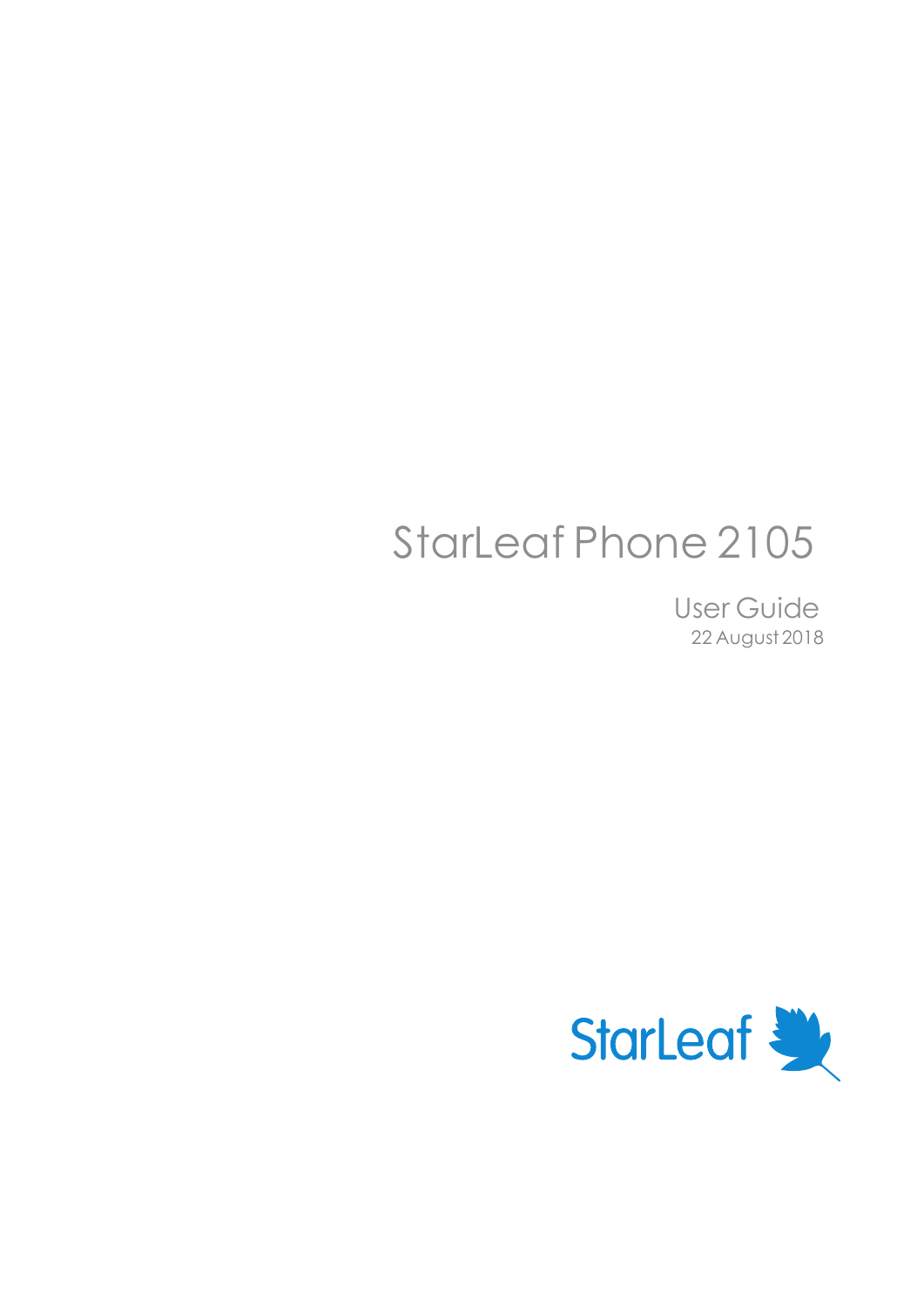# **Contents**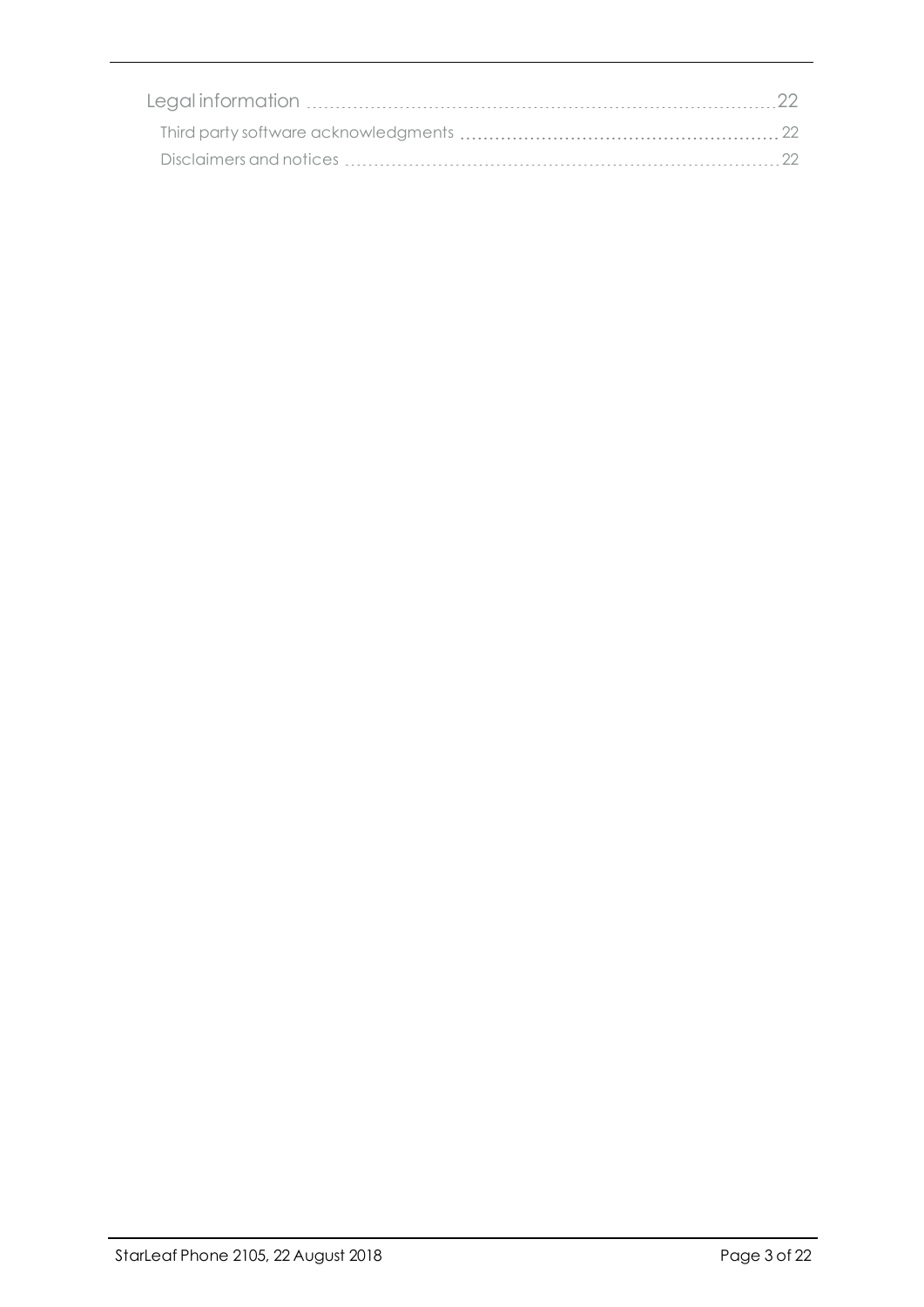# <span id="page-3-0"></span>**Introducing the phone**

Your StarLeaf Phone 2105 is your means for making and receiving calls, joining conferences, and accessing the directory and contacts. You also have access to the Breeze client, which allows you to configure certain aspects of the phone. For more information on Breeze, refer to the [Breeze](https://support.starleaf.com/sites/default/files/documents/starleaf_breeze_user_guide.pdf) User Guide.



**The StarLeaf Phone 2105**

The figure below shows the features on the front of the StarLeaf Phone 2105.



The display screen shows your contact details (user name and extension number), the time, as configured by your administrator, and the soft key functions. If the user name is too long to fit on the display screen, only the end of the name is shown.



Pressing any of the soft key functions takes you to different display screen options.

**Table 1:** Front panel features and controls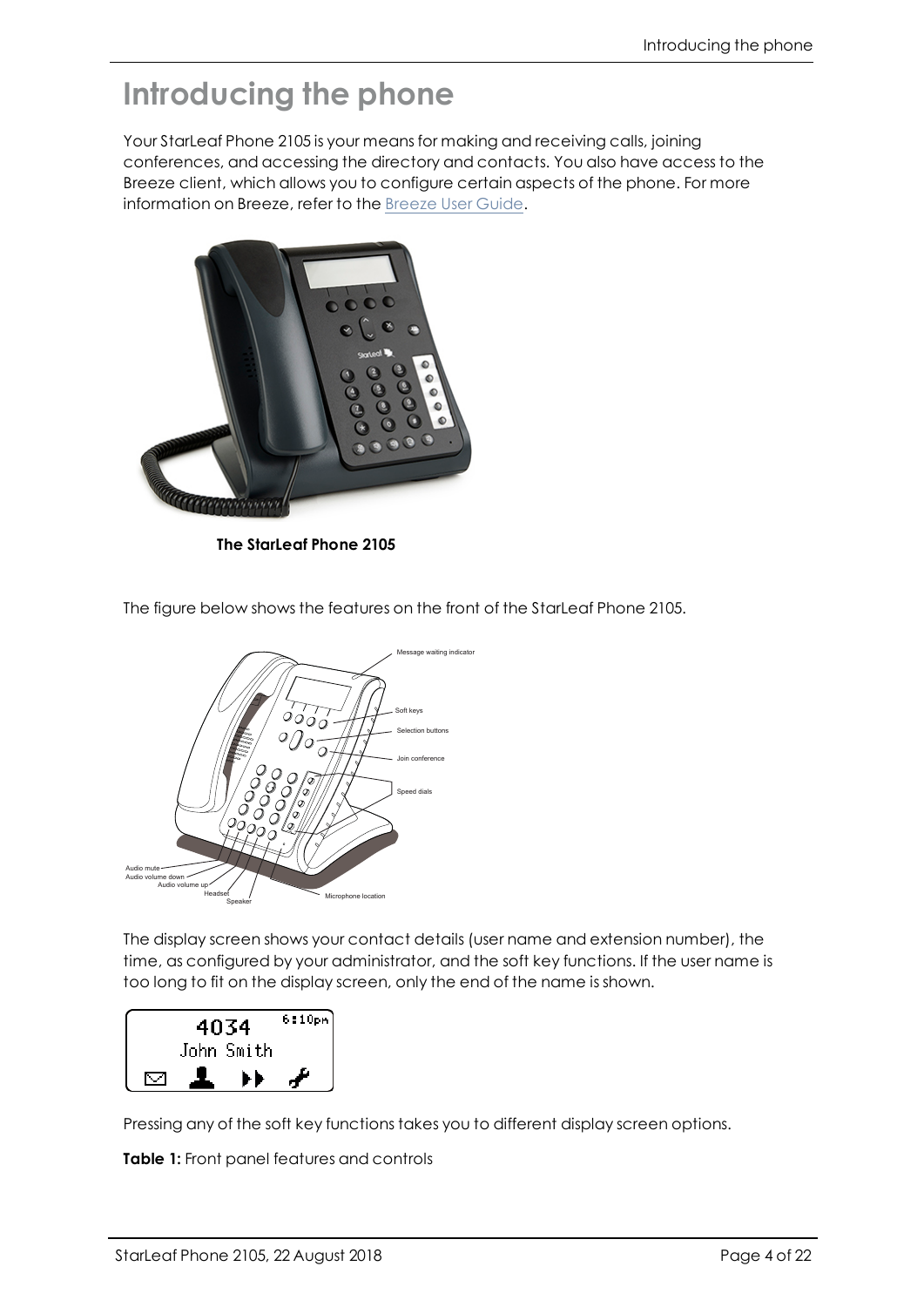| <b>Button/Control</b>                      | <b>Appearance</b> | <b>Description</b>                                                                                                                                                                                                                                    |
|--------------------------------------------|-------------------|-------------------------------------------------------------------------------------------------------------------------------------------------------------------------------------------------------------------------------------------------------|
| <b>Message waiting</b><br><i>indicator</i> |                   | Lights up when there is a new voicemail. Flashes<br>when there is an incoming call and when there is<br>a conference currently starting. For conference<br>notifications, it continues to flash for five minutes<br>after the start of the conference |
| Soft keys                                  | ▨转◗≁<br>●目血       | Activates the function depicted on the display<br>screen above                                                                                                                                                                                        |
| <b>Selection</b><br>buttons                |                   | Confirm or cancel the action or input, or navigate<br>the display with the up and down arrows                                                                                                                                                         |
| Join conference                            | O                 | Lights up when a conference is starting. Press to<br>join the conference                                                                                                                                                                              |
| <b>Speed dials</b>                         |                   | Quick contacts you can program in for one-touch<br>calling                                                                                                                                                                                            |
| Audio mute                                 | 必                 | Toggle the microphone of the phone (or that of<br>the headset) on and off. The button lights when<br>the microphone is off. When you are in a call and<br>your audio mute is on, nobody can hear what you<br>say                                      |
| Audio volume<br>down                       | ₫þ                | Press during a call to decrease audio volume or, if<br>you are not in a call, press to decrease the<br>volume of the ringer                                                                                                                           |
| Audio volume up                            |                   | Press during a call to increase audio volume or, if<br>you are not in a call, press to increase the volume<br>of the ringer                                                                                                                           |
| <b>Headset</b>                             |                   | Optionally, press to use a headset that you have<br>connected to the headset connector on the rear<br>of the phone. The button lights when the headset<br>is in use                                                                                   |
| Speaker                                    | Ф.                | Press to use the phone as a speakerphone<br>(listening through the built-in speakers of the<br>phone and using the microphone positioned in<br>the lower right side of the phone)                                                                     |
| Microphone<br>location                     |                   | Calls that use the speaker, rather than the<br>handset, uses a microphone located in the<br>bottom right of the phone casing. Do not obstruct<br>this location                                                                                        |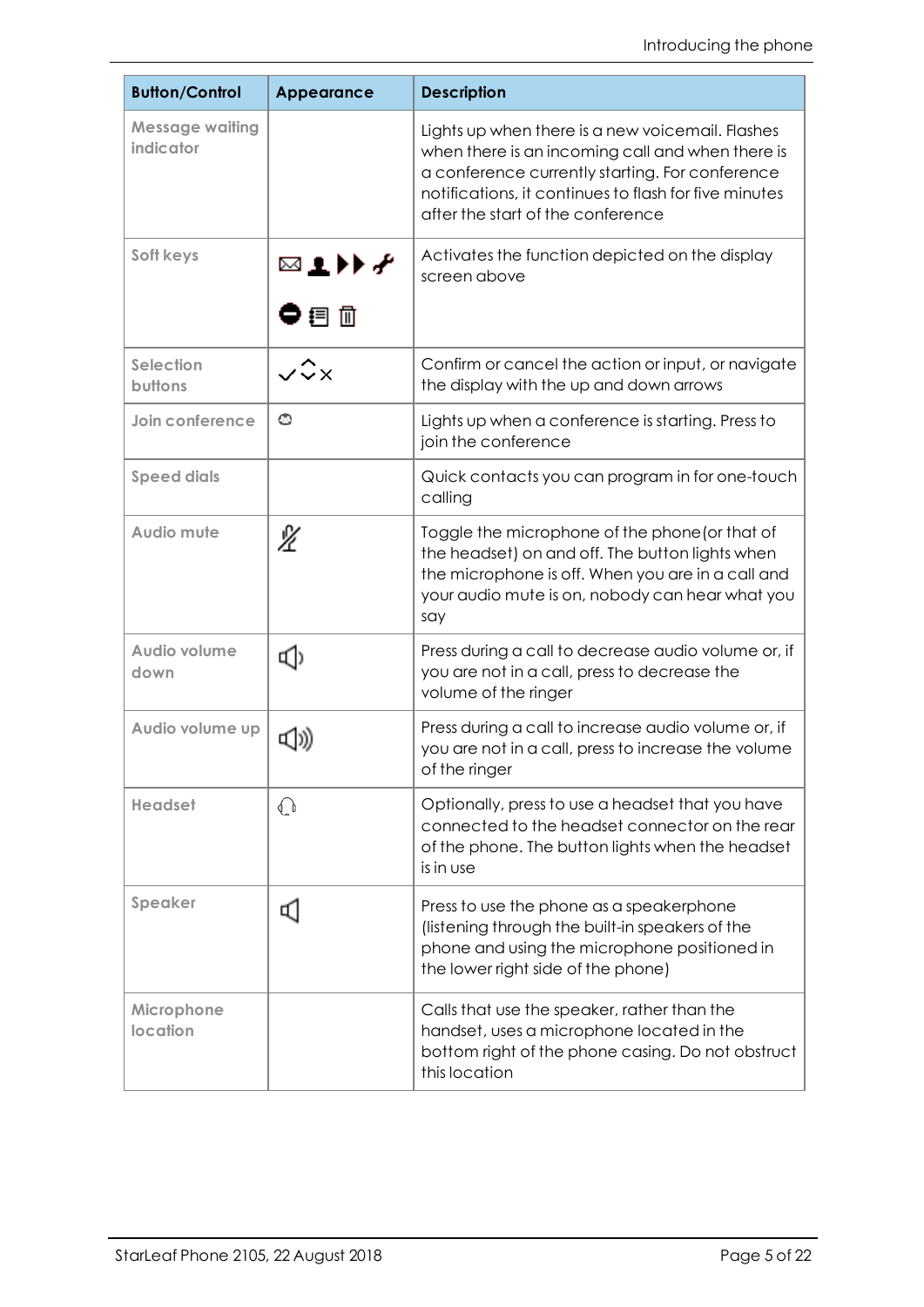# <span id="page-5-0"></span>**Making a call**

You can make a call in a few different ways:

- **F** You can dial a number: Simply dial the number using the keypad
- <sup>n</sup> **You can call one of your favorites**: Press the **contacts** button and then **favorites** to search for the favorite that you want to call
- <sup>n</sup> **You can return a call:** Press **recent calls** and select the call you want to return
- <sup>n</sup> **You can call someone in the company's directory:** Press **contacts**, then press **company directory** and choose someone to call
- <sup>n</sup> **You can dial a video address that might be a series of letters, numbers or symbols**

<span id="page-5-1"></span>You can call using the handset, a headset, or while on speakerphone.

## **Dialing a number**

You can simply dial a number as you would with any phone, using the keypad.

You can also dial an extension number for a user in your organization, and make PSTN calls, if your organization is configured to allow this.

**Note:** You might have been given a prefix to use when you want to dial out onto the public telephone network. For example, in some companies you are told to "dial 9 for an outside line". Connection from your StarLeaf endpoints to the public telephone network is an optional extra. For more information, contact your StarLeaf representative.

## <span id="page-5-2"></span>**Dialing a favorite**

You have five programable favorites that you can set up as speed dials. These are the first five contacts on your favorites list in Breeze. For more information on setting up favorites, refer to [Contacts](#page-11-0) (p12). To call a contact you've already set up, simply press the speed dial button for that contact.

**Note:** To make it easier to remember in which order your contacts have been set up, you can lift up the protective plastic around the speed dials to write labels above each button.

## <span id="page-5-3"></span>**Redialing a recent call**

To redial a call that you received recently:

- 1. Press **recent calls** from the home screen.
- 2. Scroll on the touchscreen to navigate to the call you want to redial.
- <span id="page-5-4"></span>3. Press the contact in the list to dial that number.

### **Searching in the company directory**

Some companies have a lot of entries in the directory. In this case, you might find it easier to use the search facility. To do so: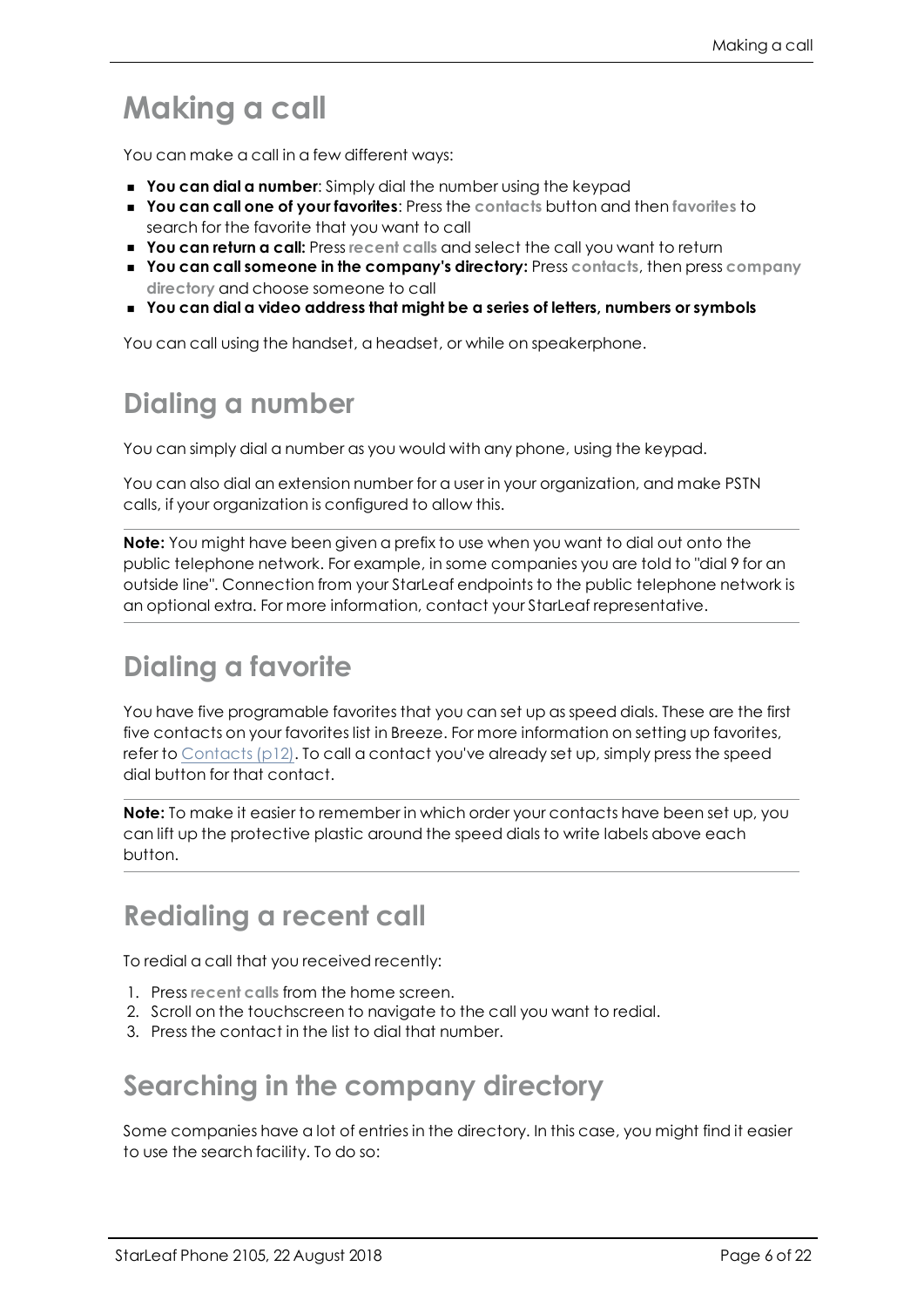- 1. From the home screen, go to **contacts > company directory**.
- 2. Use the keyboard to type the name of the person you want to find.

**Note:** As soon as you start typing, the search starts looking. You might only need to type the first letter of someone's name to find them.

## <span id="page-6-0"></span>**Ending a call**

To end a call, replace the handset, regardless of which audio output you are using. If you are using a headset or are on speakerphone while on a call, you can press the  $\mathbb Q$  button or the  $\mathbb Q$  button, respectively, to end the call.

## <span id="page-6-1"></span>**Missed calls**

When you have missed calls on the phone, the number of missed calls (up to nine)

appears next to the  $\blacksquare$  icon. If there are more than nine missed calls, an exclamation

mark appears next to the  $\blacksquare$  icon instead. Consecutive missed calls from the same caller are listed as a single item in the recent calls list, along with the number of missed calls in brackets.

To clear the recent calls list and missed call counter, press  $\blacksquare$  to go to the recent calls list,

then press . To clear the recent calls list on Breeze, go to **homescreen > recent calls** and click **clear**. Clearing the recent calls list on the phone erases the missed calls counter on Breeze, but not the calls list. Similarly, clearing the recent calls list on Breeze clears the counter from the phone display screen, but not the calls list on the phone itself.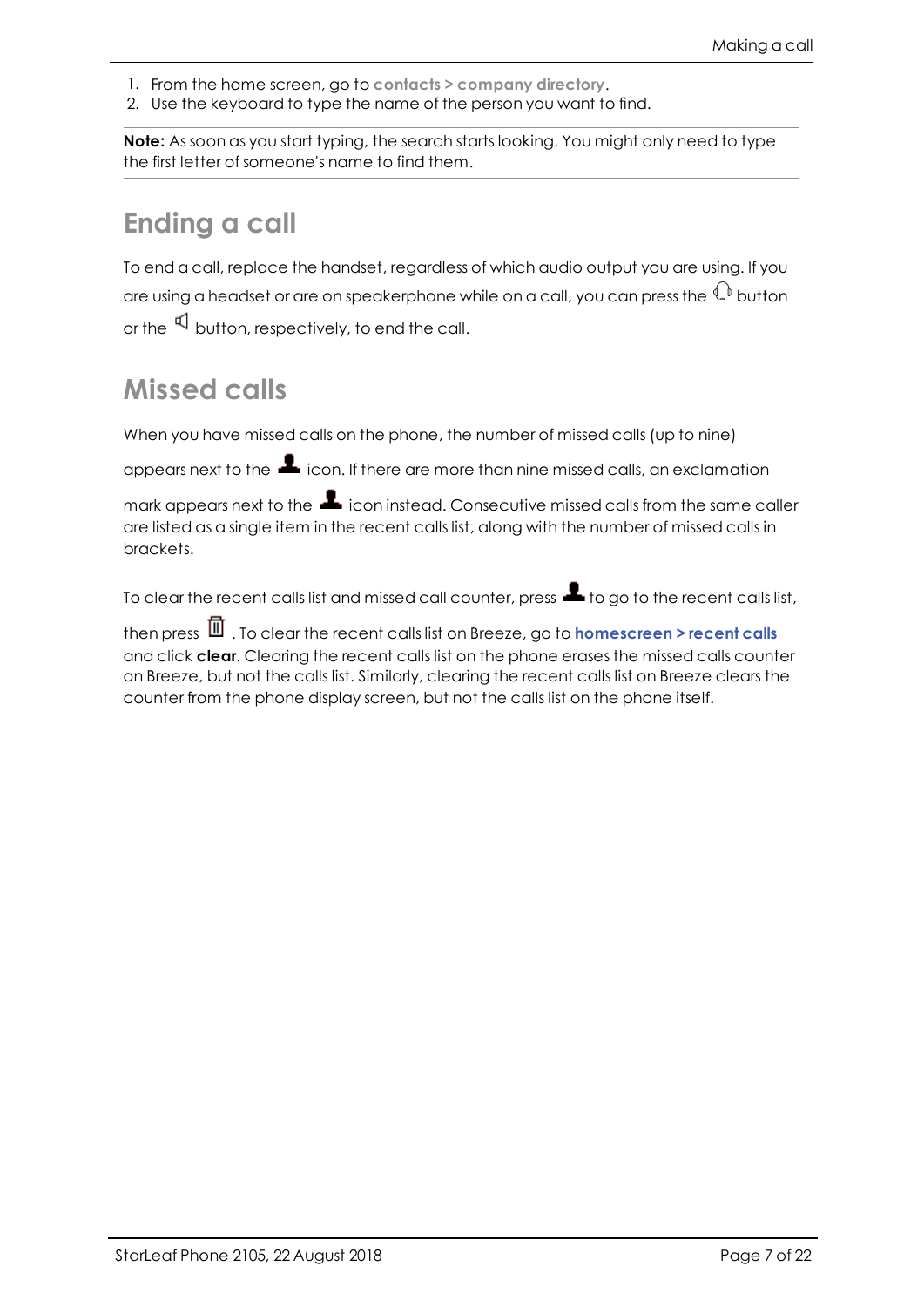# <span id="page-7-0"></span>**Forwarding calls**

Forwarding calls from either the phone or Breeze updates the other system simultaneously. This ensures that calls do not come through on the phone or on Breeze at any time when forwarding has been enabled.

## <span id="page-7-1"></span>**On the phone**

To forward calls either to voicemail or to another phone number:

- $1.$  Press  $\blacksquare$
- 2. Enter either:
	- a. your voicemail number (2999), or
	- b. the number of the person to whom you want to forward your calls.
- 3. Press  $\checkmark$ .

The display screen shows the message "forwarding..." and the contact number until such time as it is canceled.

To cancel call forwarding, press  $X$ . The message is removed from the display screen and calls are accepted on the phone.

## <span id="page-7-2"></span>**On Breeze**

You can forward your calls within Breeze using the **Call acceptance slider**. Choosing to forward calls means that anyone who has you as a StarLeaf favorite can see that you have forwarded calls. To do this:

1. Move the **Call acceptance slider** to **forward calls** and to see the controls shown below.



- 2. Choose either:
	- a. the **forward to voicemail** option, if you want your calls to be forwarded immediately to voicemail (for example if you are going on holiday).
	- b. the **forward to:** option to enter the telephone number of the phone to which you want your calls to be forwarded.

**Note:** If there is a mobile number for you in the StarLeaf system, you see a third option: **forward to my mobile**. Choose this to have your calls forwarded to your mobile number.

To cancel call forwarding on the phone or on Breeze at any time, either press  $\times$  on the phone or **accept calls** on the Breeze homescreen.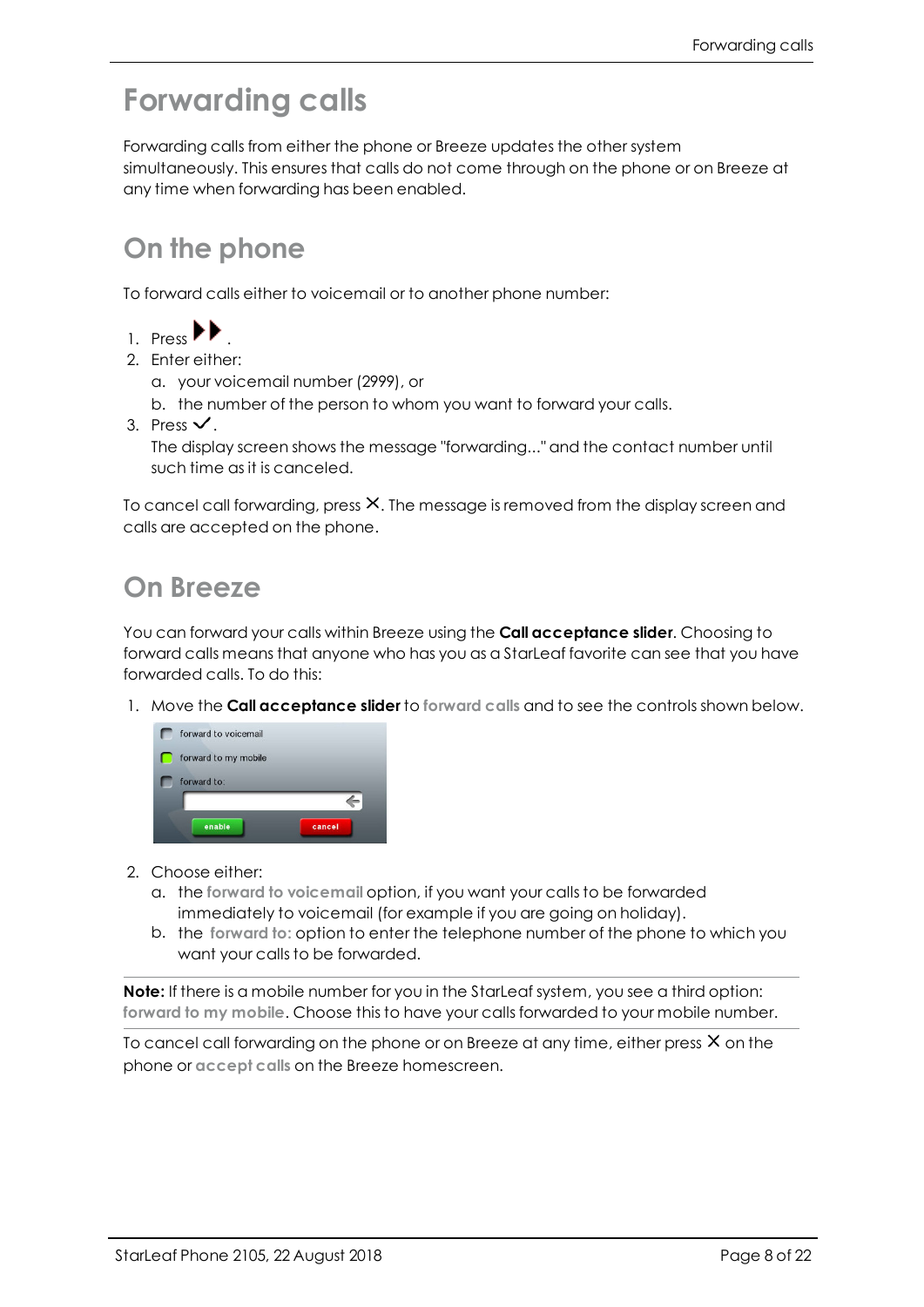# <span id="page-8-0"></span>**Do not disturb**

Unlike forwarding, the 'Do not disturb' functionality only affects one device. If you set the phone to 'do not disturb' this does not affect Breeze. This ensures that calls only come through on the device you are using, or goes straight to voicemail if you are not available on any device.

## <span id="page-8-1"></span>**On the phone**

To set the phone status to 'do not disturb' :

- $1.$  Press  $\blacksquare$
- 2. Press  $\blacktriangleright$  . The display screen shows the message "do not disturb" and the phone does not ring if you receive a call. If you have no other device that can take the call, the call is forwarded to voicemail.

Anyone who has you as one of their speed dials, can see that you are away because your speed dial light is not lit.

To cancel the 'do not disturb' status, press the  $\blacktriangleright$  soft key or press the  $\times$  to return to a call-accepting status.

# <span id="page-8-2"></span>**On Breeze**

To set your status to 'do not disturb', and have all calls forwarded immediately to voicemail, move the **Call acceptance slider** to **do not disturb**. Anyone who has you as one of their favorites, can see that you are busy because your name is displayed on their StarLeaf device with a 'busy' icon. To cancel the 'do not disturb' status on the phone or on Breeze at any time, either press X on the phone or accept calls on the Breeze homescreen.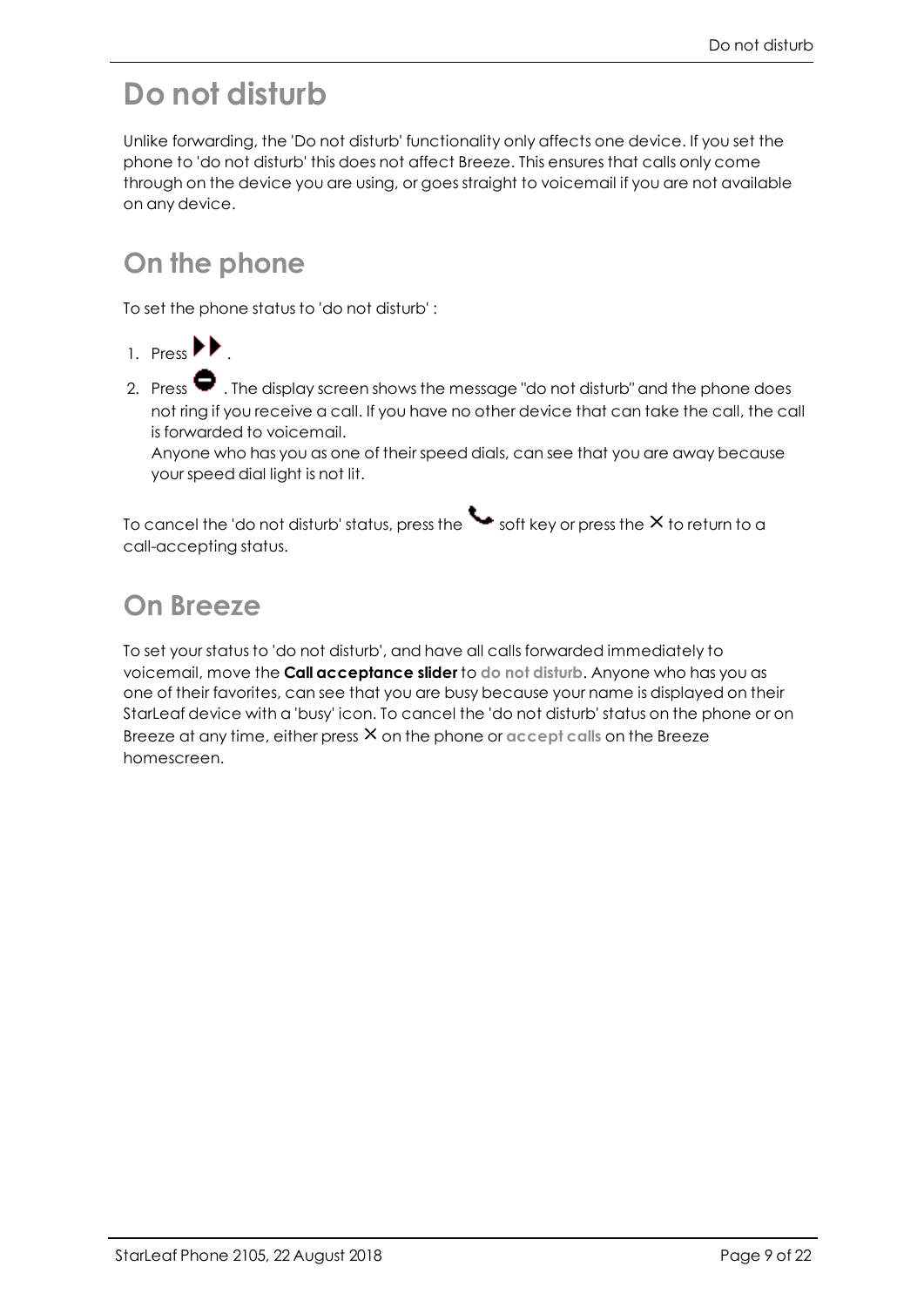# <span id="page-9-1"></span><span id="page-9-0"></span>**Using in-call features**

# **Rejecting a call**

It is possible to reject an incoming call if you cannot answer it when it comes through. To reject the call, either press **reject** or X. The caller can choose to leave a message on your voicemail or hang up.

# <span id="page-9-2"></span>**Holding a call**

If you answer a call, you can put the caller on hold. To hold a call, press **Hold**. The caller is placed on hold and hears a waiting tone until you press **resume** to take them off hold again. You can do this however many times you need to within the same call.

## <span id="page-9-3"></span>**Transferring a call**

If you answer a call, you can also choose to transfer them to another number either blindly or as an attended transfer. A blind transfer sends the caller to a third party number without speaking to the third party first. An attended transfer allows you to first speak to the third party before making the transfer.

To make a blind transfer to a third party:

- 1. Answer the call and press **Xfer**. The caller is placed on hold while you make the transfer.
- 2. Press  $\blacksquare$  or  $\blacksquare$  and choose a contact to whom you want to transfer the call by navigating to their name and pressing  $\checkmark$ . The name of the contact then appears on the display and a call is placed to the third party. The display reads "transfer call?" with the options **Yes** and **No**.
- 3. Press **Yes** immediately to transfer the call without speaking to the third party. The original caller is taken off hold and put in direct contact with the third party. Your phone call ends, returning you to the main display screen.

To make an attended transfer to a third party:

- 1. Answer the call and press **Xfer**. The caller is placed on hold while you make the transfer.
- 2. Press  $\blacksquare$  or  $\boxdot$  and choose a contact to whom you want to transfer the call by navigating to their name and pressing  $\vee$ . The name of the contact then appears on the display and a call is placed to the third party. The display reads "transfer call?" with the options **Yes** and **No**.
- 3. Wait for the third party to pick up the phone to speak with them. If they want to take the call, press **Yes**. If they are unavailable or do not want to take the call, press **No**. If you transfer the call, the original caller is taken off hold and put in direct contact with the third party. Your phone call ends, returning you to the main display screen. If you did not transfer the call, you are returned to the original call.

**Note:** In addition to transferring calls to contacts in the directory or recent call list, you can also transfer calls to favorites. To do this, press the speed dial for that contact while on the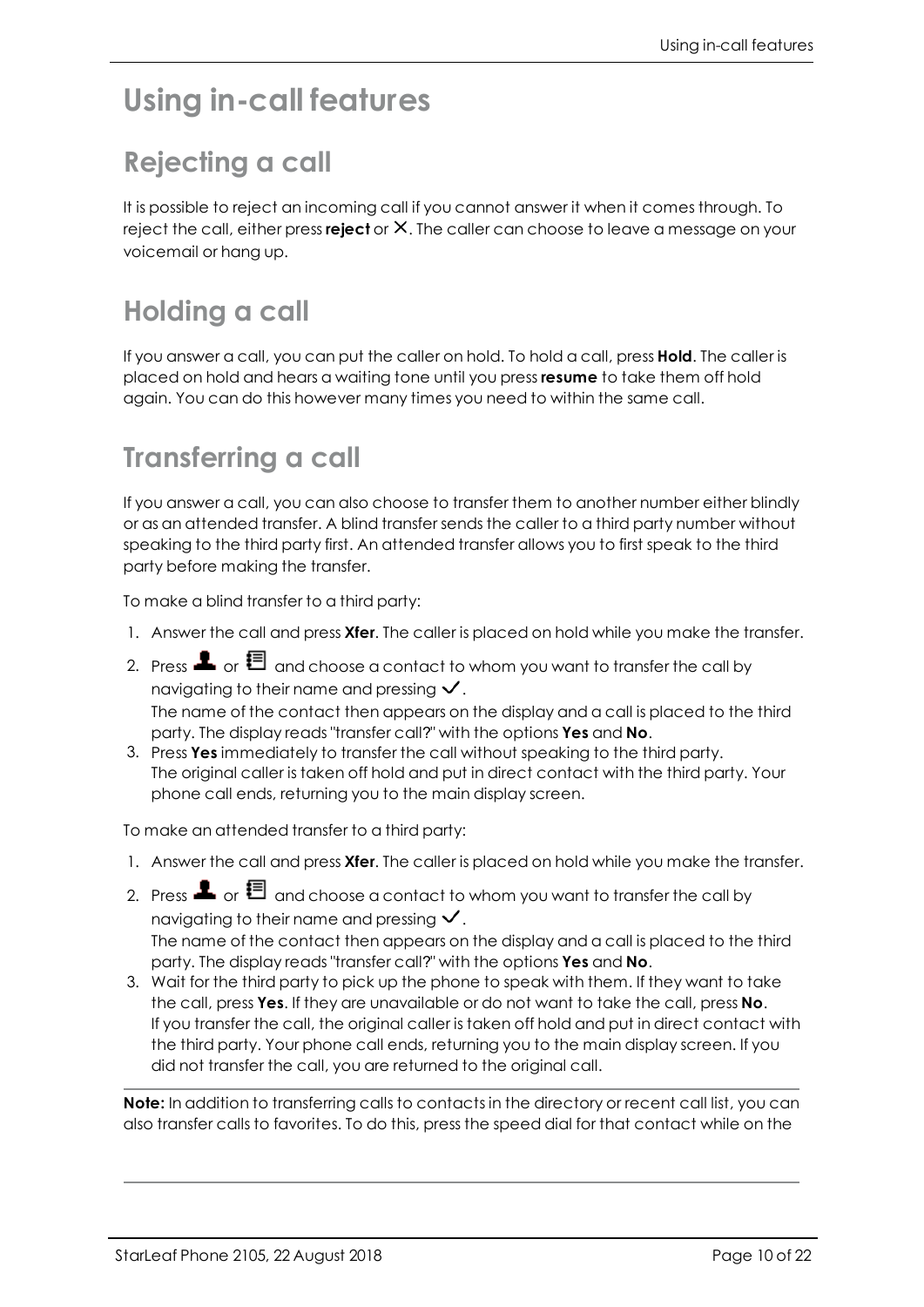transfer screen. For this reason, if you routinely transfer calls to a particular contact, you might find it worthwhile to set them as a favorite, even if you do not make many direct calls to them otherwise.

### <span id="page-10-0"></span>**Muting your audio**

You can mute your outgoing audio so that no one else on the call can hear you. This can be useful if you don't want distracting ambient noise around you to be heard on the call.

To do this, press  $\mathbb Z$  . If you are in a conference, you can also be remotely muted. In this case, you cannot unmute yourself; you must be unmuted by the person who placed you on mute.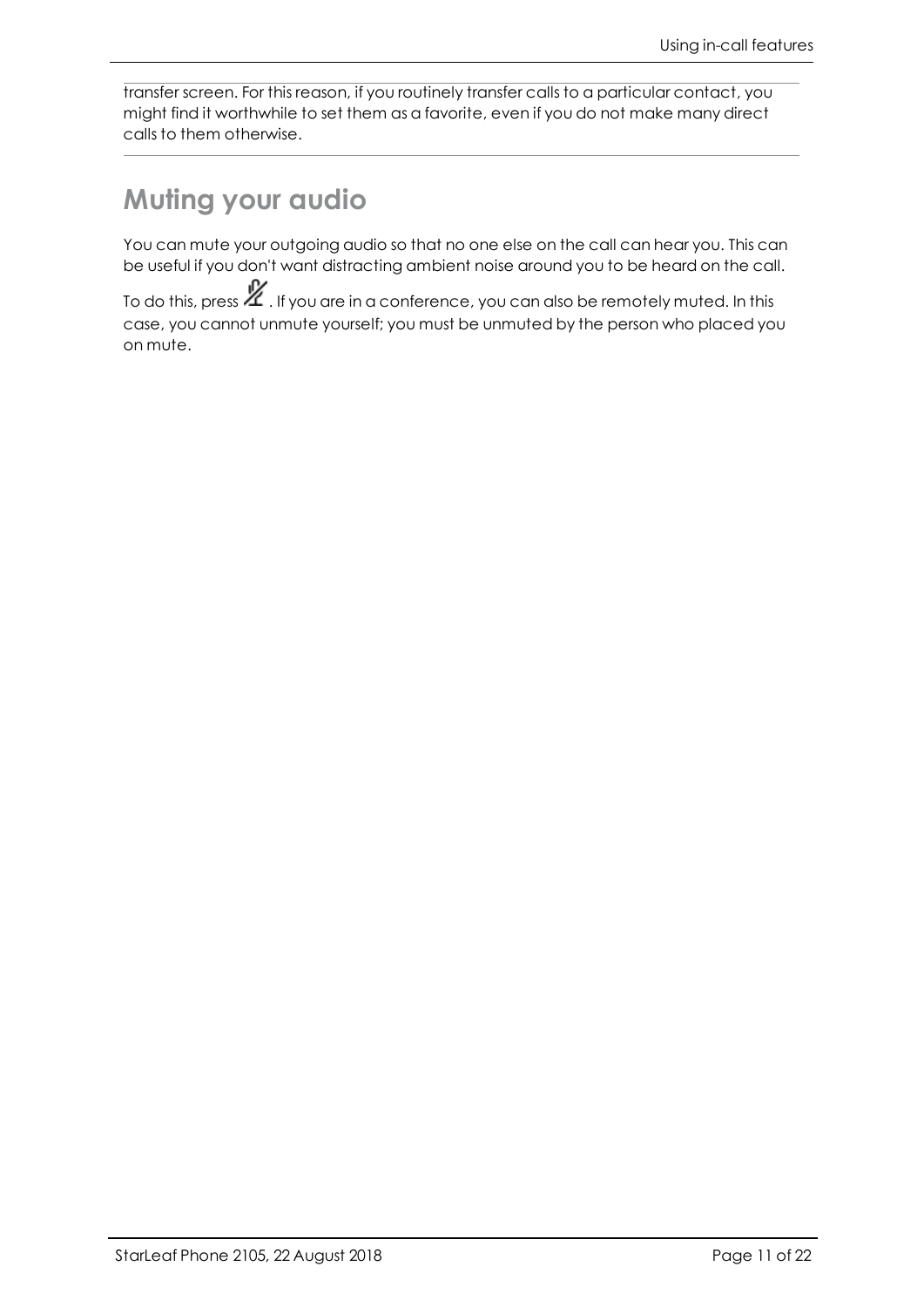# <span id="page-11-1"></span><span id="page-11-0"></span>**Contacts**

# **About contacts**

Contacts are the people you want to call. Their contact details are available because they are in the company directory. You decide who your favorites are by creating a favorite from the company directory.

To access your company directory contacts, press  $\blacksquare$  then  $\blacksquare$  . You can search the company directory by navigating through the list with the up and down arrow buttons, or by typing the name of the person you want to contact. The contact is searched and brought to the top of the list as you type their name.

**Note:** The directory search is not case sensitive.

<span id="page-11-2"></span>To edit your favorites, go to **home screen > contacts** from the Breeze homescreen.

## **About personal contacts**

In addition to the global directory (to which everyone in your company has access) you can add your own personal contacts. However, these contacts are only available if you are using Breeze and are not available on the phone.

#### <span id="page-11-3"></span>**Adding personal contacts**

For each contact that you want to add:

- 1. Go to **home screen > contacts > personal contacts**.
- 2. Select **add** and enter your contact's details (shown below).



#### <span id="page-11-4"></span>**Deleting personal contacts**

To delete a personal contact:

- 1. Go to **home screen > contacts > personal contacts**.
- 2. Select the contact you want to delete and select **edit**.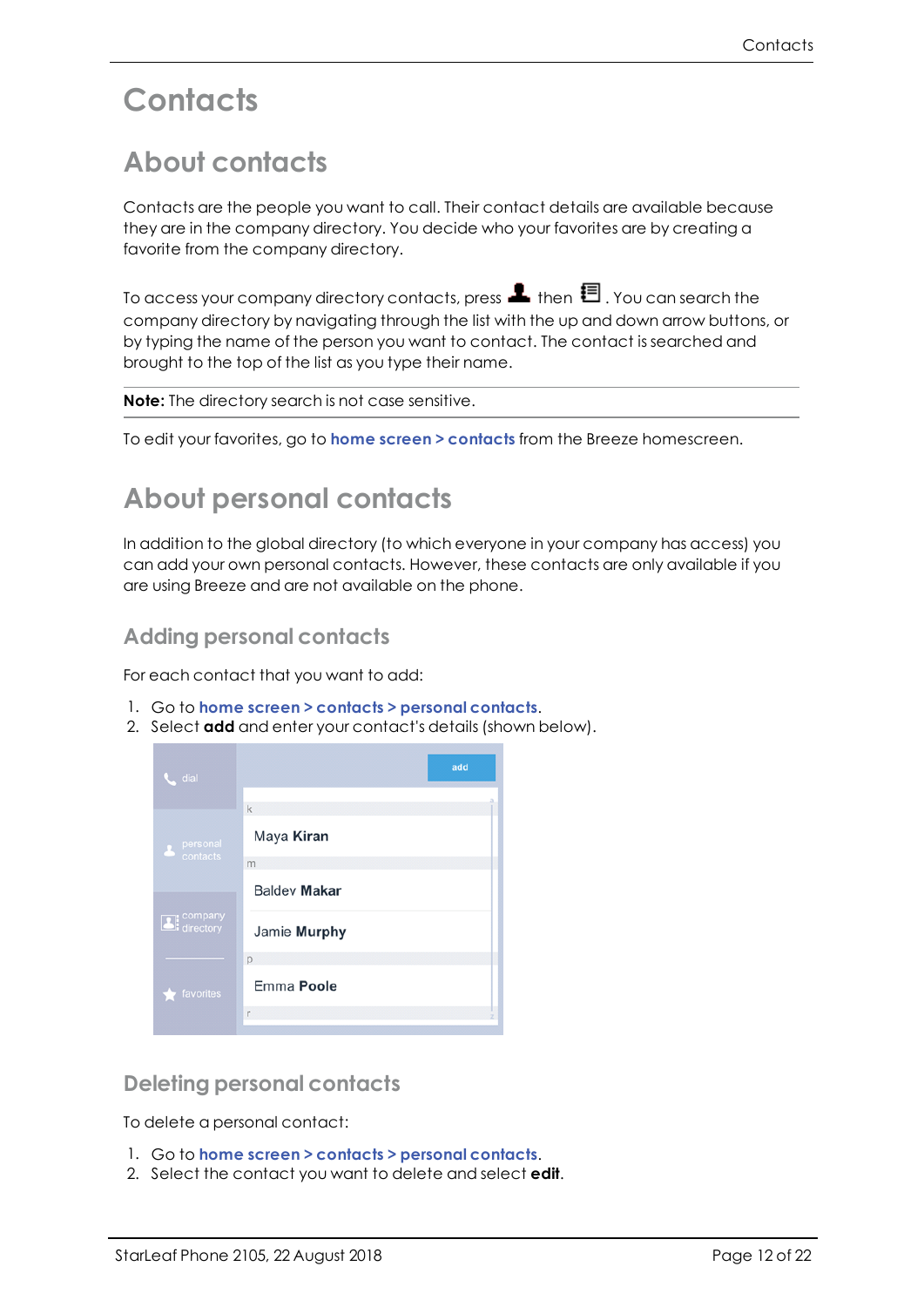3. Scroll down in that view and select **delete contact**.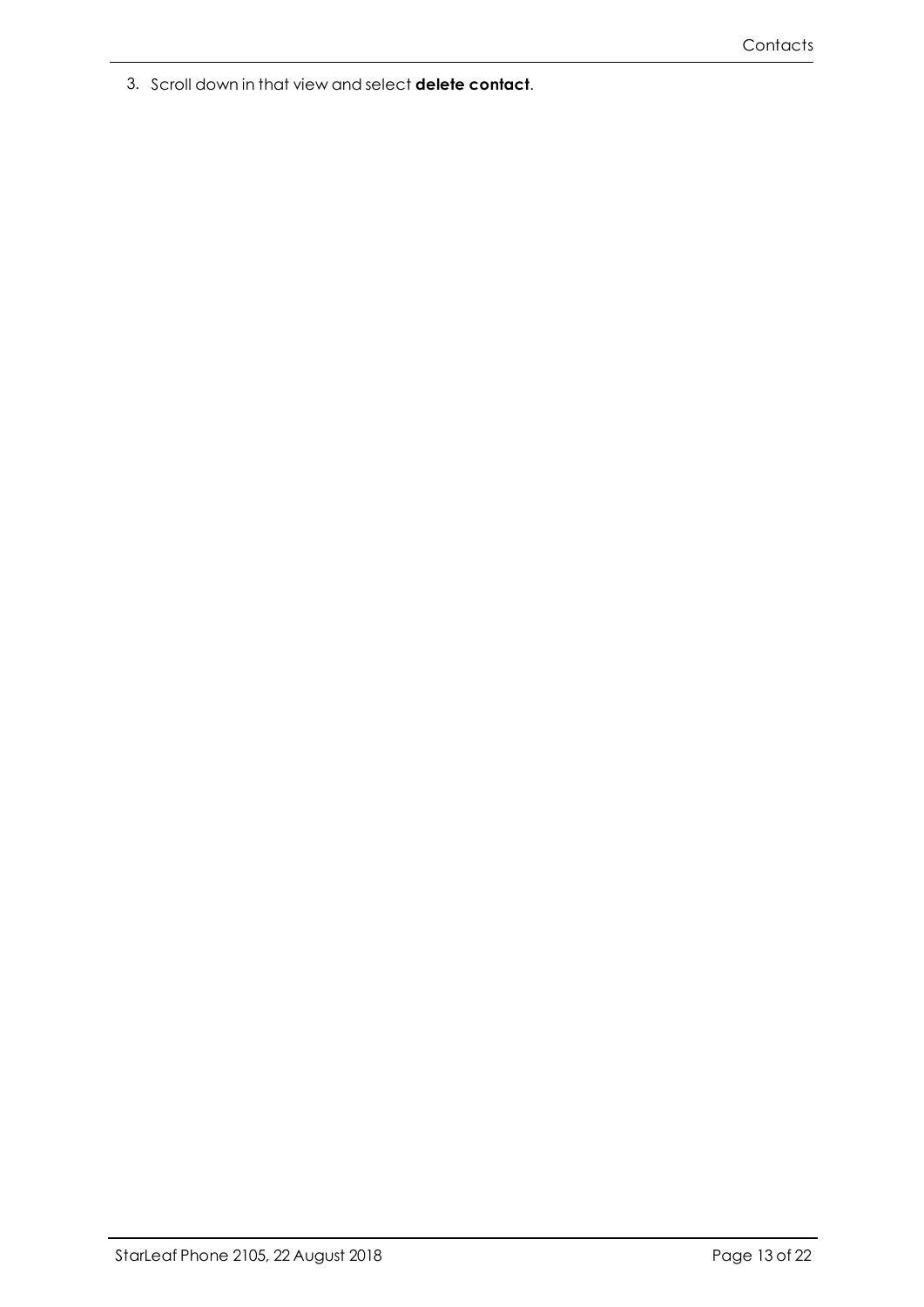### <span id="page-13-0"></span>**About favorites**

#### <span id="page-13-1"></span>**Creating favorites**

To create a favorite from the company directory (or from your personal contacts):

- 1. Go to **home screen > contacts > company directory** (or **home screen > contacts > personal contacts**).
- 2. Find and select the person whom you would like to add as a favorite (either by using the search or by scrolling).
- 3. Select **add to favorites**, as shown below.



4. Go to **home screen > contacts > favorites** and ensure that your favorite is one of the top five listed.

If the contact is not one of the top five, it does not operate as a speed dial contact on the phone. You need to delete previous favorites in order to move the contact up the list. You can then re-add favorites you needed to delete without disturbing the top five ordering.

<span id="page-13-2"></span>**Note:** Editing favorites in the StarLeaf app changes them on the phone simultaneously.

#### **Deleting favorites**

To delete a favorite: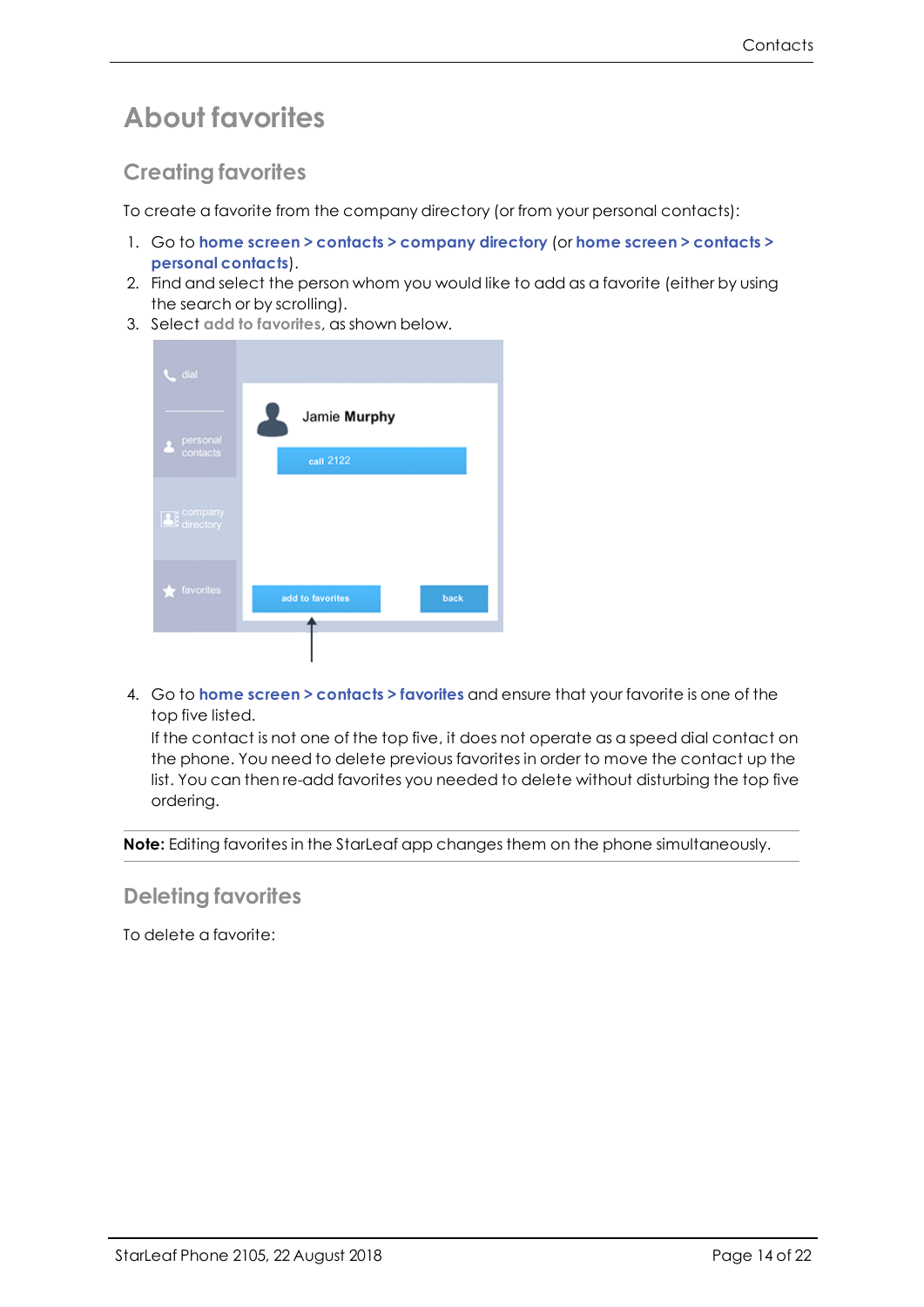- 1. Go to **home screen > contacts > favorites > edit**.
- 2. Select the cross next to the favorite and select **delete**.



#### <span id="page-14-0"></span>**Presence and speed dial notifications**

Speed dials are displayed on Breeze's home screen with icons.

StarLeaf users in your organization have an icon indicating presence as follows:

| <b>StarLeaf presence and speed dial icons</b> |                                                                                                                                                                    |  |  |  |
|-----------------------------------------------|--------------------------------------------------------------------------------------------------------------------------------------------------------------------|--|--|--|
|                                               | This favorite is available (that is, they are not in a call, have not set their StarLeaf<br>device to do not disturb, and have not forwarded calls)                |  |  |  |
|                                               | This favorite's calls are being forwarded to another device                                                                                                        |  |  |  |
|                                               | This favorite has set his StarLeaf device to do not disturb                                                                                                        |  |  |  |
|                                               | This favorite is in a call at the moment                                                                                                                           |  |  |  |
|                                               | This favorite is not currently connected to the StarLeaf Cloud service                                                                                             |  |  |  |
|                                               | This favorite is an iPad user and Breeze is not currently open on the iPad.<br>However, if you call this favorite, the iPad will ring and the call can be answered |  |  |  |

Contacts using other systems (for example, they are not within your organization or they have phones made by manufacturers other than StarLeaf) have icons as follows:

| Non-StarLeaf presence and speed dial icons |                                                        |  |  |
|--------------------------------------------|--------------------------------------------------------|--|--|
|                                            | This is a guest user or a user in another organization |  |  |
|                                            | This is the contact's home number                      |  |  |
|                                            | This is the contact's mobile number                    |  |  |
|                                            | This is the contact's 'other' number                   |  |  |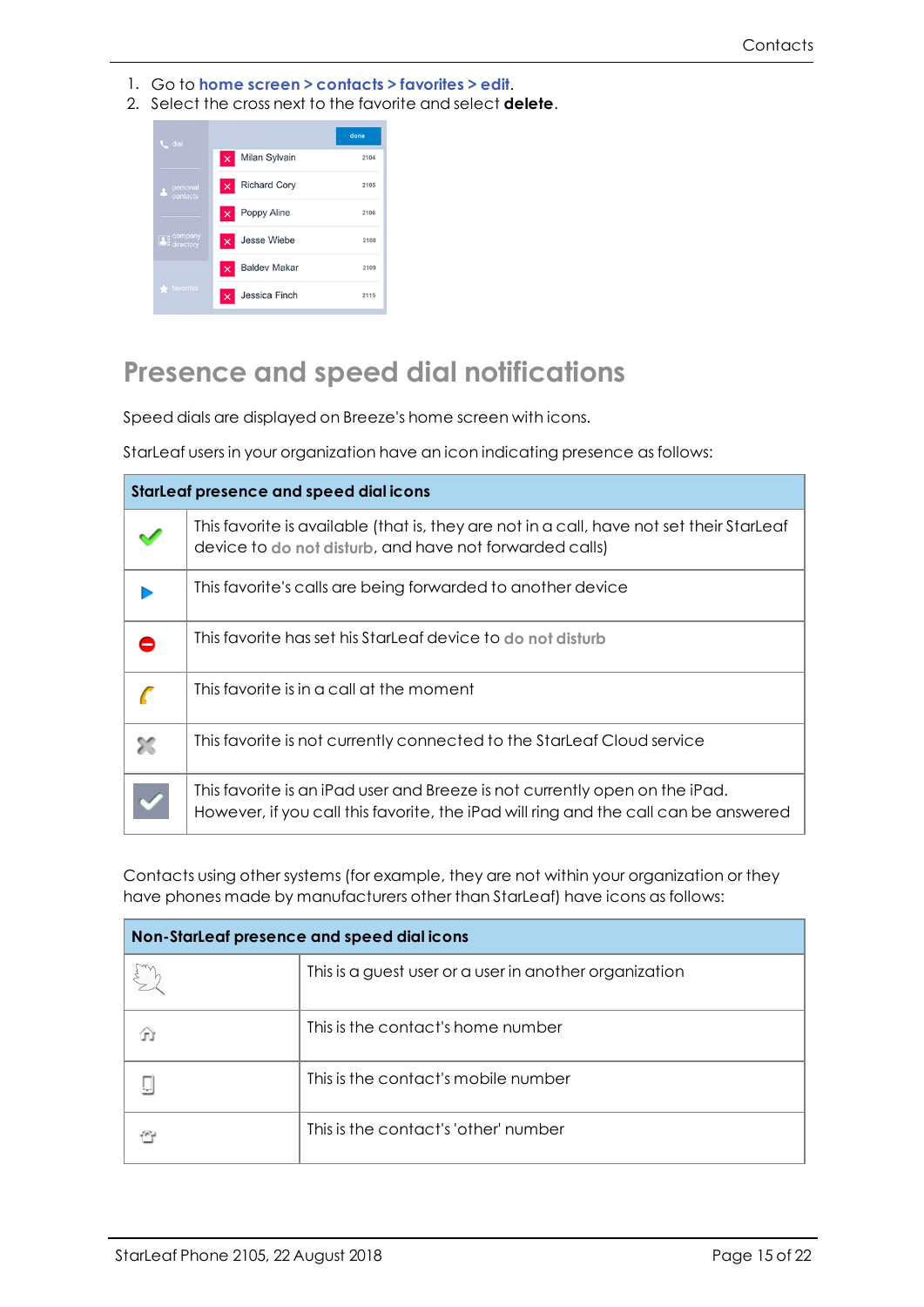| Non-StarLeaf presence and speed dial icons |                                   |  |  |  |
|--------------------------------------------|-----------------------------------|--|--|--|
| Ŧ                                          | This is the contact's work number |  |  |  |

These icons do not change the speed dial behavior on the phone. The speed dial lights on the phone only change in the following instances:

- <sup>n</sup> When a user is online, the speed dial light is green
- <sup>n</sup> When a user is offline, the speed dial light is off. In this case, the call goes straight to voicemail
- <sup>n</sup> When a user is set to **do not disturb**, the speed dial light is off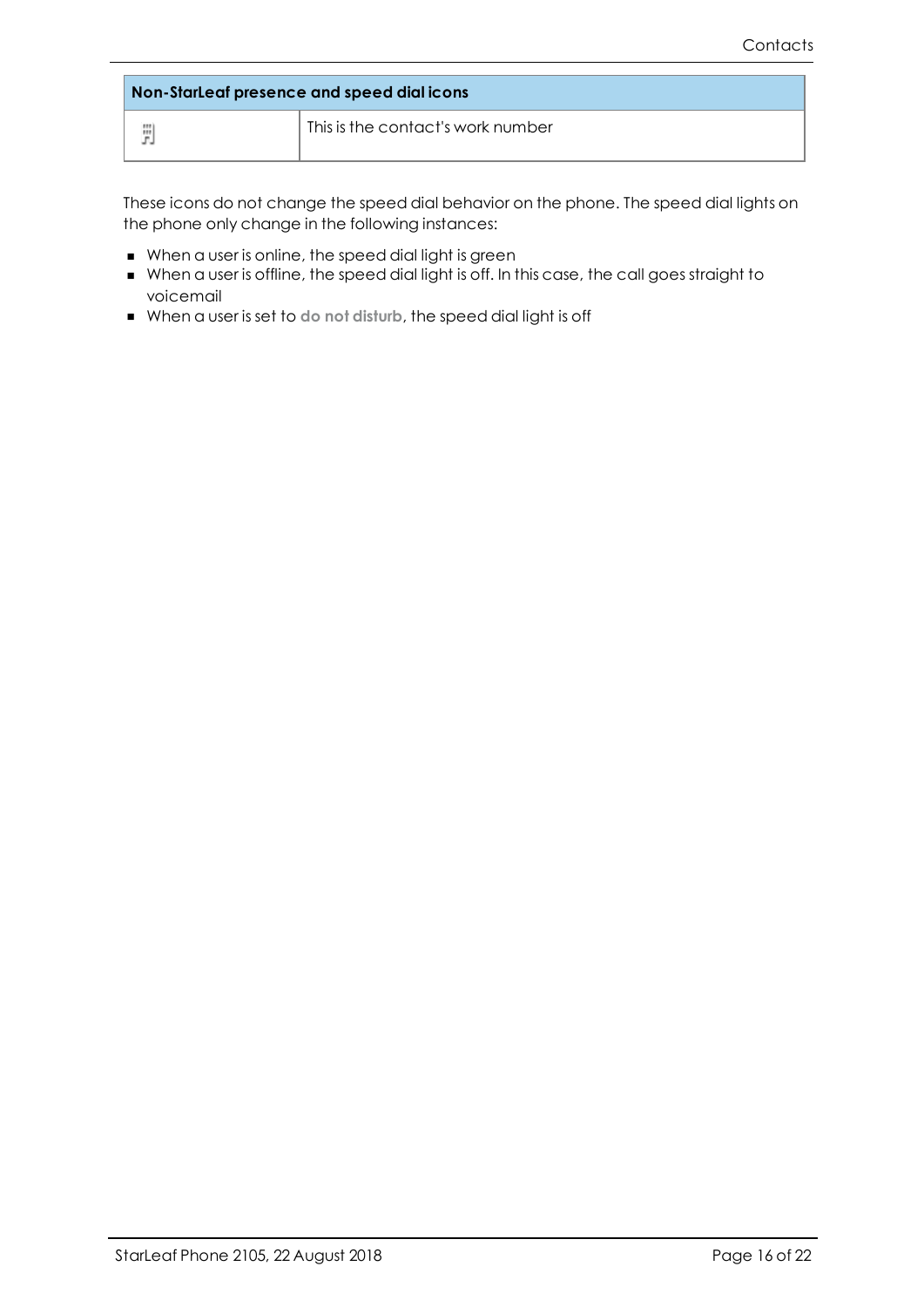# <span id="page-16-1"></span><span id="page-16-0"></span>**Using voicemail**

# **About voicemail**

If you have a voicemail account, you can receive voicemail messages. When you have a new unread voicemail, the red light on the top of the phone lights up solidly and the

number of unread voicemails displays next to  $\mathbb{M}$ .

**Note:** The voicemail counter on  $\mathbb{M}$  only displays up to nine unread voicemails. If there are more than nine, an exclamation mark displays in place of the counter.

<span id="page-16-2"></span>When you use the voicemail system, an IVR guides you through the options.

### **Accessing voicemail messages**

To access voicemail messages:

1. Press  $\boxtimes$ 

The interactive voice response (IVR) system prompts you to enter your PIN.

2. Enter your PIN then follow the IVR instructions to listen to your voicemail messages.

<span id="page-16-3"></span>**Note:** To skip to the end of an IVR prompt, press # (the pound or hash symbol).

#### **Setting a greeting for your voicemail**

To set a greeting for your voicemail:

- 1. Pross  $\mathbb{M}$ .
- The interactive voice response (IVR) system prompts you to enter your PIN.
- <span id="page-16-4"></span>2. Follow the IVR instructions to set or edit your greeting.

## **Forwarding a message**

You can forward a voicemail message to another extension number. To do so:

1. Press  $\boxtimes$ 

The interactive voice response (IVR) system prompts you to enter your PIN.

- 2. Follow the IVR instructions to:
	- a. Choose to listen to the message that you want to forward.
	- b. Select to forward that message.

#### <span id="page-16-5"></span>**Configuring other voicemail settings**

To ensure the security of your voicemail box, you are advised to change your security PIN. Your default security PIN is 0000. You can also change your greeting and record you speaking your name. To do so, access your voicemail and follow the IVR instructions.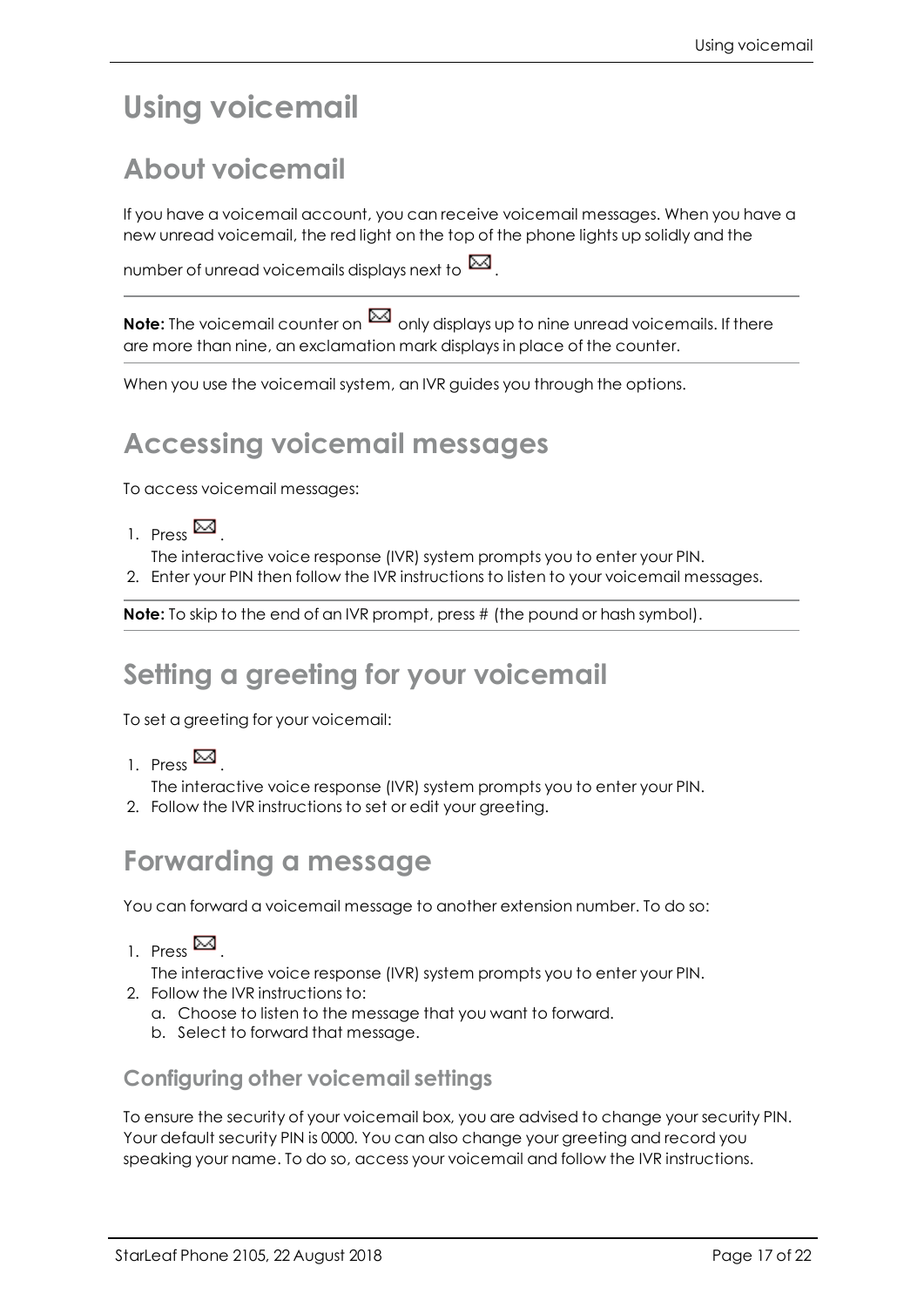**Note:** From the Cloud 7.1 upgrade, a security PIN is not required by default but to ensure the security of your voice and video mail, you are advised to set one.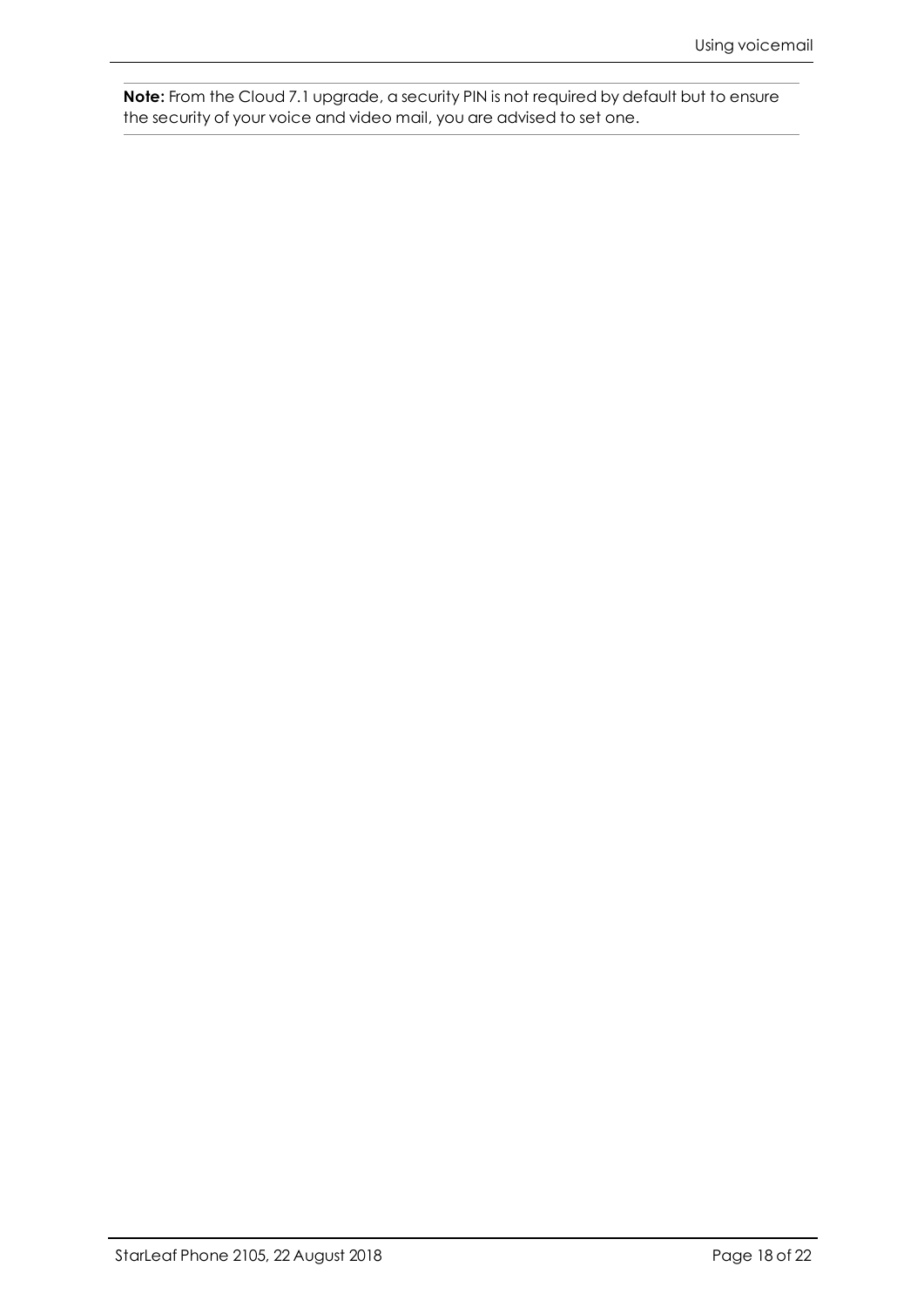# <span id="page-18-0"></span>**Using a headset with the StarLeaf Phone**

The StarLeaf Phone 2105 allows you to connect a headset to use instead of the handset or the speakerphone. StarLeaf recommends Plantronics headsets with U10P type cable or Sennheiser headsets with CSTD 24 type cable.

The figure below shows the location of the headset connector on the rear of the phone:



If you want to use a headset from a manufacturer other than Plantronics or Sennheiser, be aware that the headset connector on the rear of the phone accepts any headset with a 4P4C connector that has the following pinout: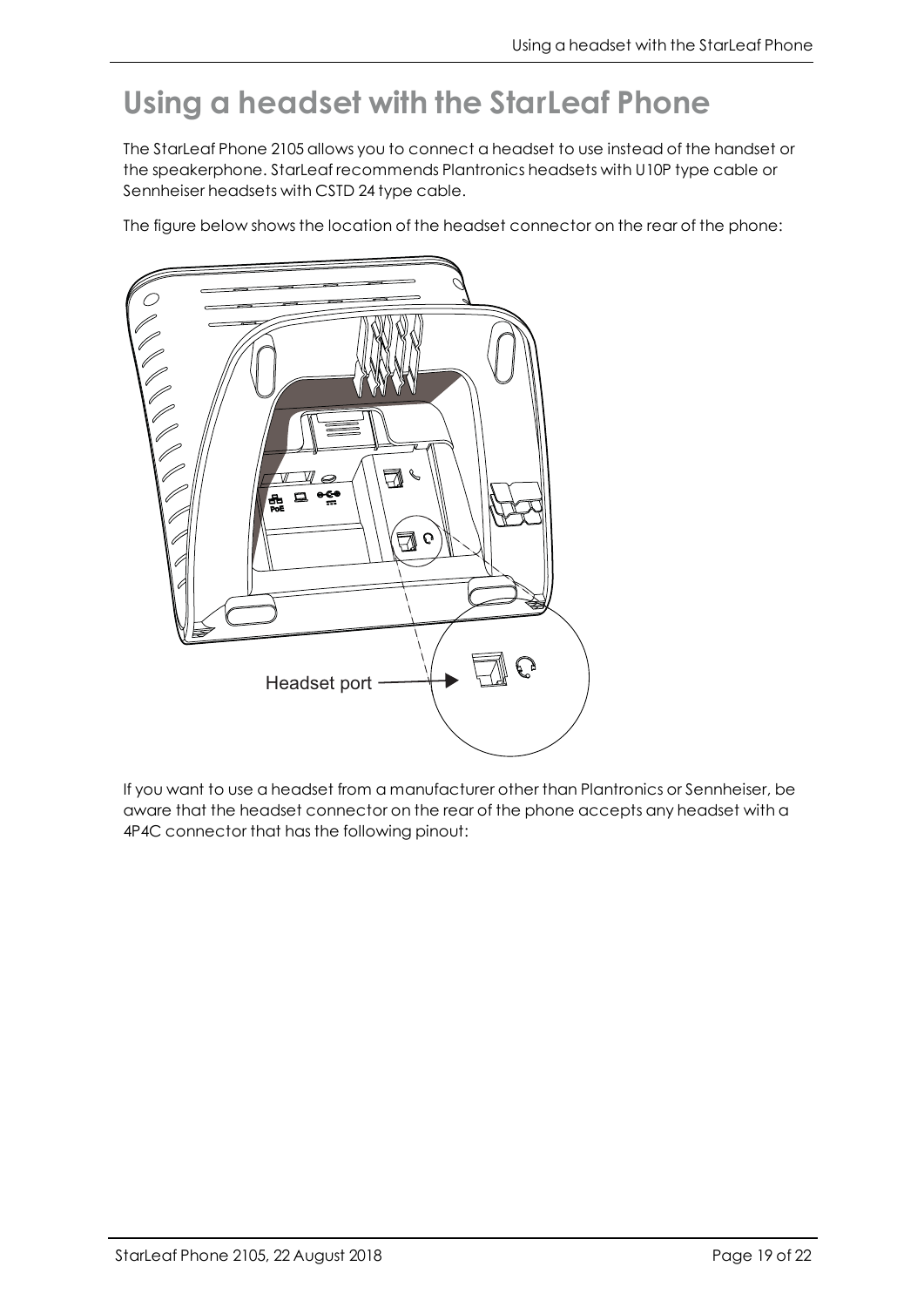

To use the headset, connect it to the headset port and press  $\mathbb Q$  to make a call. If you press  $\mathbb Q$  while on a call with the headset in use this ends the call.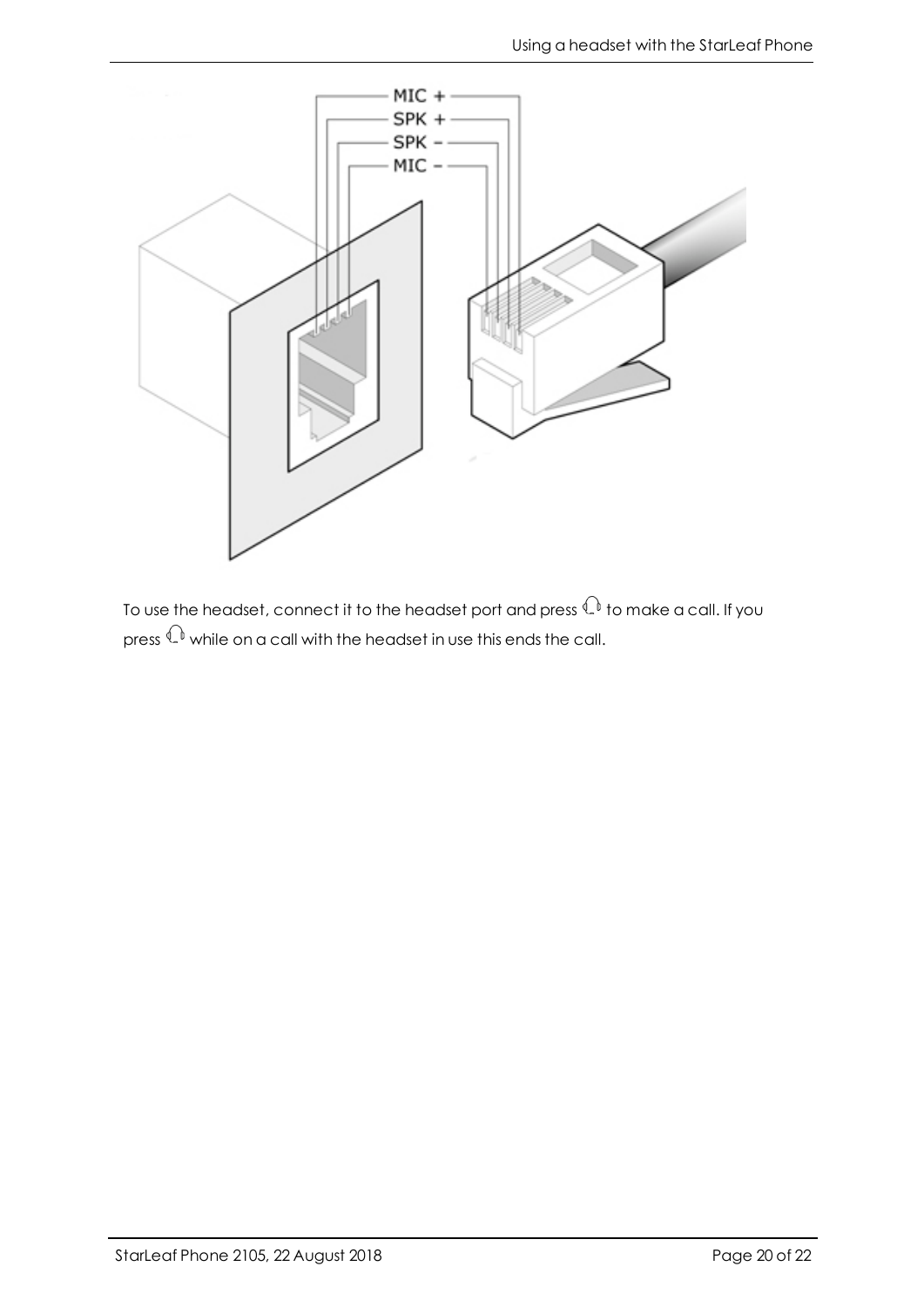# <span id="page-20-0"></span>**Joining a meeting on the Phone 2105**

You can join StarLeaf scheduled meetings from the Phone 2105. If you receive an invitation to a meeting, you can view the details on Breeze's Join Now button, and the  $\Phi$ button on the phone lights red when the meeting has started. When the meeting has started, the red light on the top of the phone also flashes for five minutes. When you are in a meeting, the name displayed on the phone is the name of the meeting owner.

Although it is not possible for you to escalate individual calls to ad hoc meetings (a meeting that has not been scheduled) on the Phone 2105, if you are on a call with another StarLeaf endpoint, they can escalate the call to an ad hoc meeting.